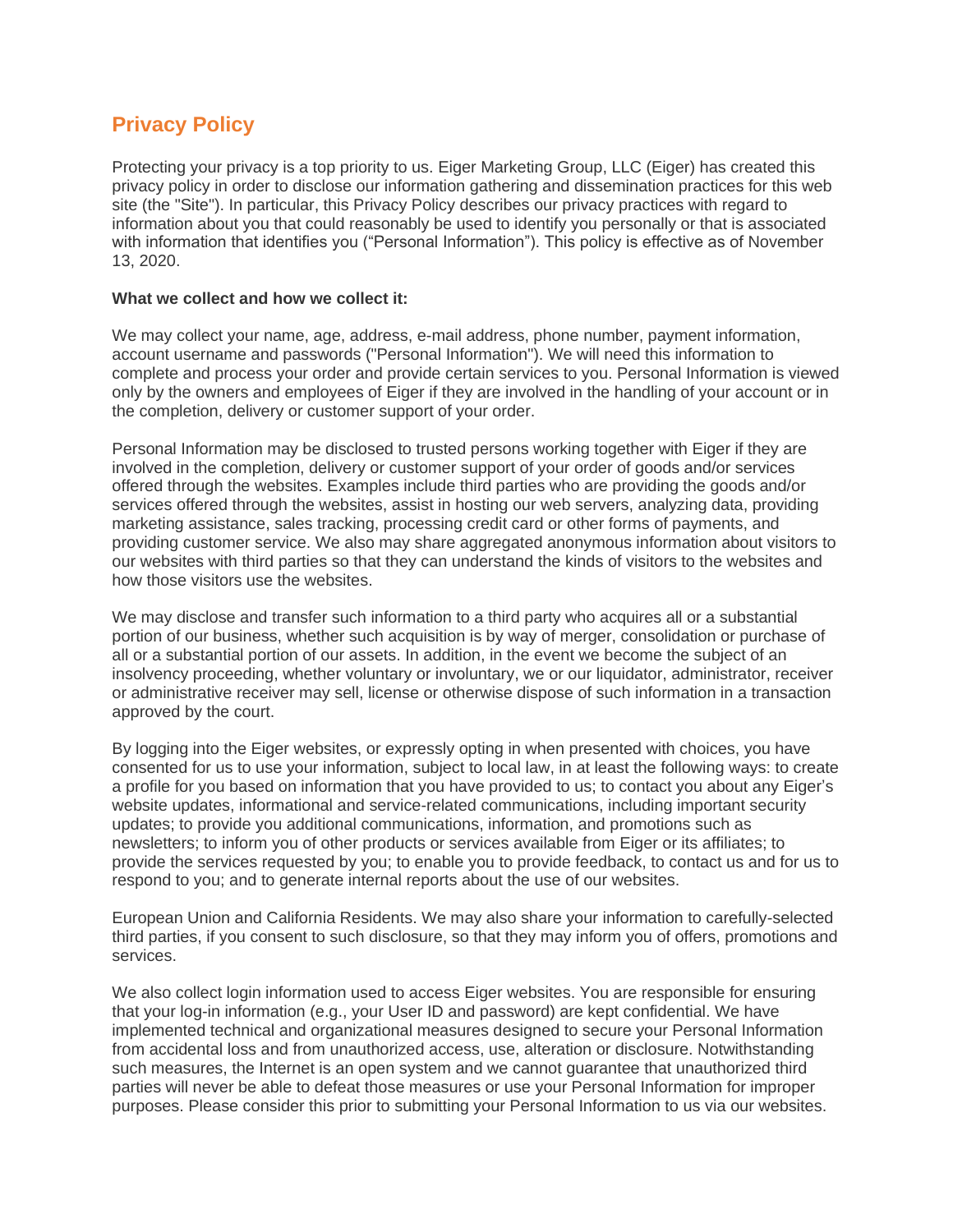We may also allow other companies to display advertisements to you while you are visiting our websites. Because your Web browser must request these advertisements from the other companies' servers, these companies can view, edit or set their own cookies, just as if you had requested a webpage from their site. Eiger has no control over, and is not responsible for, the practices of those third party advertisers and encourages you to review the policies of such advertisers.

We may allow third party cookies as part of online advertising campaigns to determine and track site traffic landing from Eiger's advertising banners that have been placed on the websites of third parties. The data collected via these cookies is anonymous and the information is not linked to your personally identifiable information without your permission.

#### **How this information is used:**

The order is processed and kept for record-keeping purposes. Your e-mail address and phone number may be used to contact you if we have a question regarding your order. We will never call your phone number if it is not related to your order.

Personal Information may be disclosed to trusted persons working together with Eiger if they are involved in the completion, delivery or customer support of your order or services we provide. Examples include third parties who assist in hosting our web servers, analyzing data, providing marketing assistance, processing credit card payments, and providing customer service. We also may share aggregated anonymous information about visitors to the Site with third parties so that they can understand the kinds of visitors to the Site and how those visitors use the Site.

We may disclose information we collect from and about you to carefully-selected third party partners, so that they may inform you of offers, promotions and services. We may also share aggregated or de-identified information, which cannot reasonably be used to identify you.

If you provide Eiger with Personal Information, that information may be used, and you have consented for Eiger to use the information, to: operate and improve the Site; provide and deliver the products and services we offer; allow you to create an account; create a profile for you based on information that you have provided; alert you of new products or services, features, or enhancements; handle your customer service questions or issues; request feedback; notify you of promotions, updates, or special offers that may interest you; and assist in connection with the collection of any debts owed by you to Eiger.

We may disclose and transfer such information to a third party who, in the unlikely event, acquires all or a substantial portion of Eiger's business, whether such acquisition is by way of merger, consolidation or purchase of all or a substantial portion of our assets.

In each of these situations, the recipients of your data may potentially be located in countries whose data protection legislation is different from your country. If you are a resident in any EU member state, for example, you must be aware that the EU authorities do not generally consider that the regulations of non-EU countries ensure an adequate or equivalent level of protection as compared to the EU data protection regulations.

### **Posting Your Information to Public Areas of the Site**

We do not display Personal Information without your permission. However, if you post any of your Personal Information in public areas of our websites, such as in product or service reviews, online forums or chat rooms, such information may be collected and used by others over whom we have no control. We cannot control the use made by third parties of information you post or otherwise make available in public areas of our websites.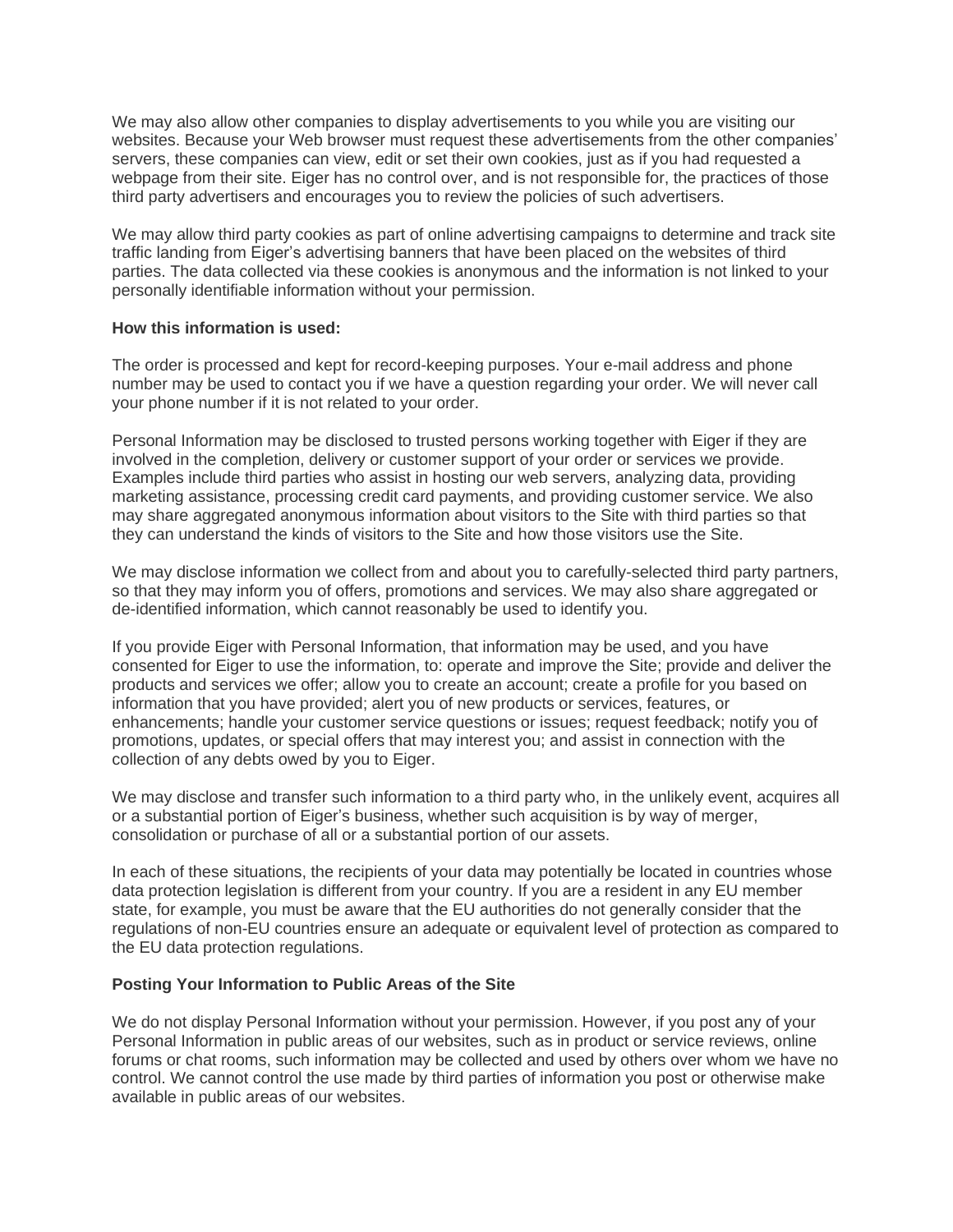### **Credit Card Information**

Your credit card is charged as you submit your order only for the amount you have approved. Refunds for returned products or unavailable items are processed with the same credit card that was provided in the original order. At no point does Eiger possess the full credit card number unless given to it during a manual transaction, such as a phone order. A short period of time after the order is processed, the credit card information is purged from the order.

## **E-mail Notifications/Opting Out**

Customers that place an order may receive notifications of new arrivals, discounts and updated information from our Site. Even if you opt out, you may continue to receive non-marketing e-mail messages from us including, for example, communications regarding your order. You may "Opt Out" of receiving these e-mails by using the "Unsubscribe Me" link at the bottom of every e-mail. Customer Service may also use your e-mail address to contact you about abandoned shopping carts or uncompleted orders. It may be necessary to contact affiliates, business partners or other third parties directly in order to cease receiving communications from those third parties.

## **Changes/Modifications**

You may have access to, review, correct, update, change or delete your account profile information at any time. Simply log into your account, go to your profile, and make the necessary changes. You may instead contact us at info@EigerMarketing.com. Before providing you with a copy of your Personal Information or correcting, updating or deleting such information, we reserve the right to verify and authenticate your identity and the Personal Information to which you have requested access. Access to or correction, updating or deletion of your personal information may be denied or limited by Eiger if it would violate another person's rights and/or as otherwise permitted by applicable law. We will respond to information access requests within 30 days of receipt. If we require additional time to provide access to your information, we will acknowledge receipt of your request within 30 days and promptly supplement our response within the time period required by applicable law. If you delete or close your account or account profile information with us altogether, we may retain an archival copy which is not accessible by you or third parties on the Internet. The archival copy is retained only for as long as we reasonably consider necessary for audit and record purposes. We will retain logs, demographic, indirect, and statistical information about you and keep an archival copy of this information in an anonymous form. If your Personal Information was previously accessed by others using our websites, we are not able to delete the information or copies thereof from their systems.

If you wish to delete or close your account or account profile information altogether, please contact us at info@EigerMarketing.com. An email will be sent to you to confirm that your Personal Information has been deleted (save for an archival copy which is not accessible by you or third parties on the Internet). The archival copy is retained only for as long as Eiger reasonably considers necessary for audit and record purposes. We will retain logs, demographic, indirect, and statistical information about you and keep an archival copy of this information in an anonymized form. If your Personal Information was previously accessed by others using our Site, we are not able to delete the information or copies thereof from their systems.

### **How Long We Keep Personal Information**

Typically, we keep Personal Information for the length of any contractual relationship and, to the extent permitted by applicable laws, after the end of that relationship for as long as necessary to perform purposes set out in this Privacy Policy, to protect us from legal claims and administer our business. When we no longer need to use Personal Information, we will delete it from our systems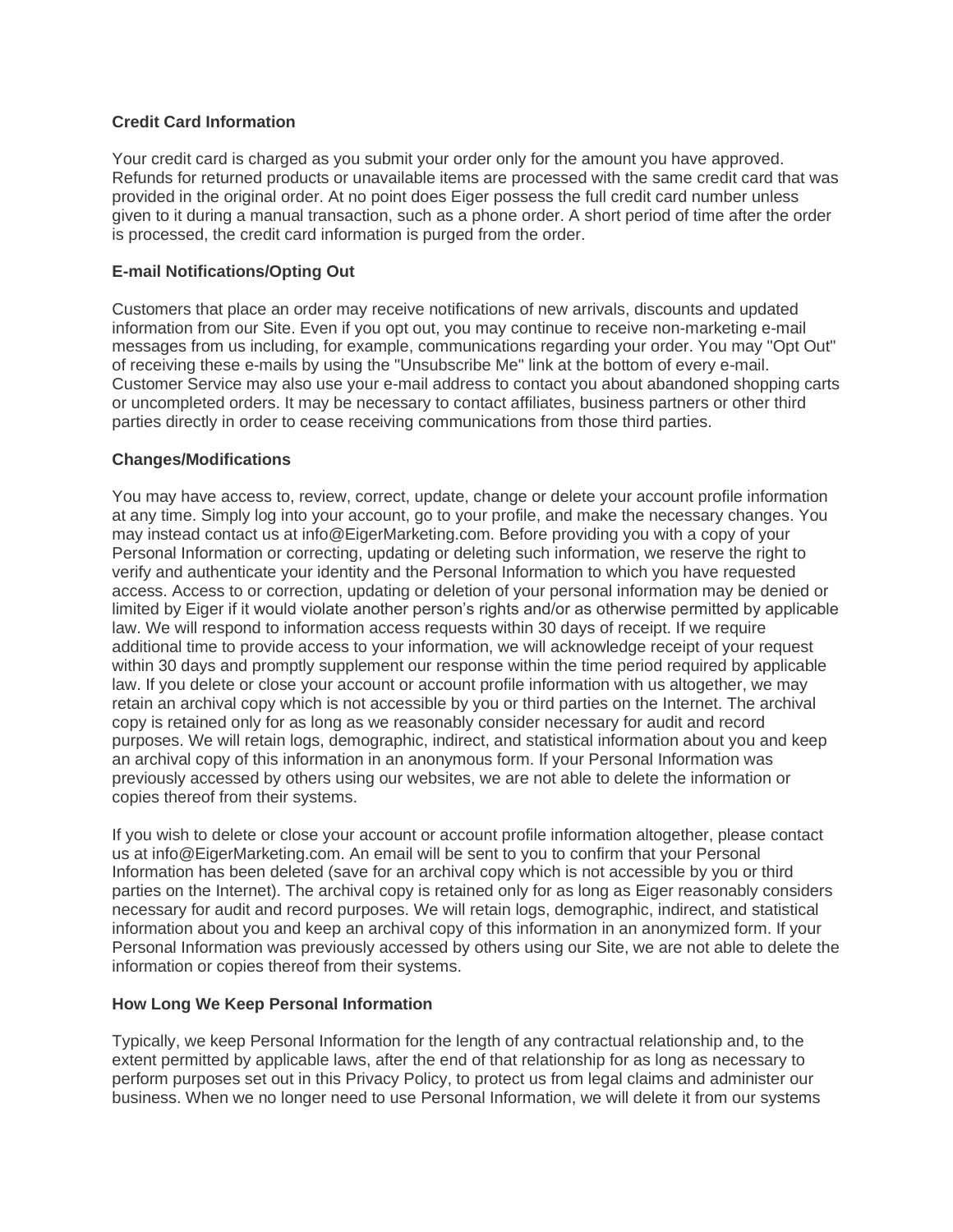and records or take steps to anonymize the data unless we need to keep it longer to comply with a legal or regulatory obligation.

### **Cookies**

Cookies are a message that a web server transmits to a web browser to personalize the user's experience on our Site. Cookies can help store Personal Information about you so that when you return to the Site you have a more personalized experience. Have you ever returned to a site and have seen your name mysteriously appear on the screen? It is because on a previous visit you gave your name to the site and it was stored in a cookie so that when you returned you would be greeted with a personal message. Cookies do not act maliciously on computer systems. They are merely text files that you have the option of deleting at any time. All browsers can be set to reject cookies if the user prefers to use the Internet without enabling cookies to be stored. Please note that certain features of the checkout process may require you to enable Cookies on your browser.

## **Your European and California Privacy Rights**

We do not share Personal Information with third parties for their direct marketing purposes unless you affirmatively agree to, or opt in to, such disclosure. California customers may request further information about our compliance with California laws by e-mailing us at info@EigerMarketing.com. Please note that we are only required to respond to one request per customer each year, and we are not required to respond to requests made by means other than through this e-mail address.

In accordance with Article 77 of the General Data Protection Regulation, Europeans also have the right to lodge a complaint with a supervisory authority, in particular in the Member State of your habitual residence, place of work or of an alleged infringement of the GDPR.

Our collection, storage and use of your Personal Information, and the processing by a Processor of your Personal Information, shall be governed by the Privacy Policy and, for residents of EU members states, the GDPR.

### **Third Party Interaction**

As a user of Eiger's websites, you may interact with, purchase goods and/or services, or participate in promotions of advertisers, members, partners, or sponsors showing their goods and/or services on the websites. Unless otherwise stated, any such interaction, purchase or promotion, including the delivery of and the payment for goods and/or services, and any other term, condition, warranty or representation associated with such correspondence, purchase or promotion, is solely between you and the applicable third party. You agree that Eiger, its subsidiaries, affiliates, officers, agents, cobranders or other partners, and employees have no liability, obligation or responsibility for any such interaction, purchase or promotion between you and any such third party.

### **Children's Privacy**

The Site is not intended for children under 16, and Personal Information from children under 16 will not knowingly be collected. Children's privacy is a serious matter and parents are encouraged to play an active role in their children's online experience at all times.

### **Legal Disclosure**

We reserve the right to monitor, and disclose to government officials or law enforcement, without your consent, any communications and personally identifiable information, whenever prompted to do so by legal authorities, even when you have requested that your information not be disclosed to third